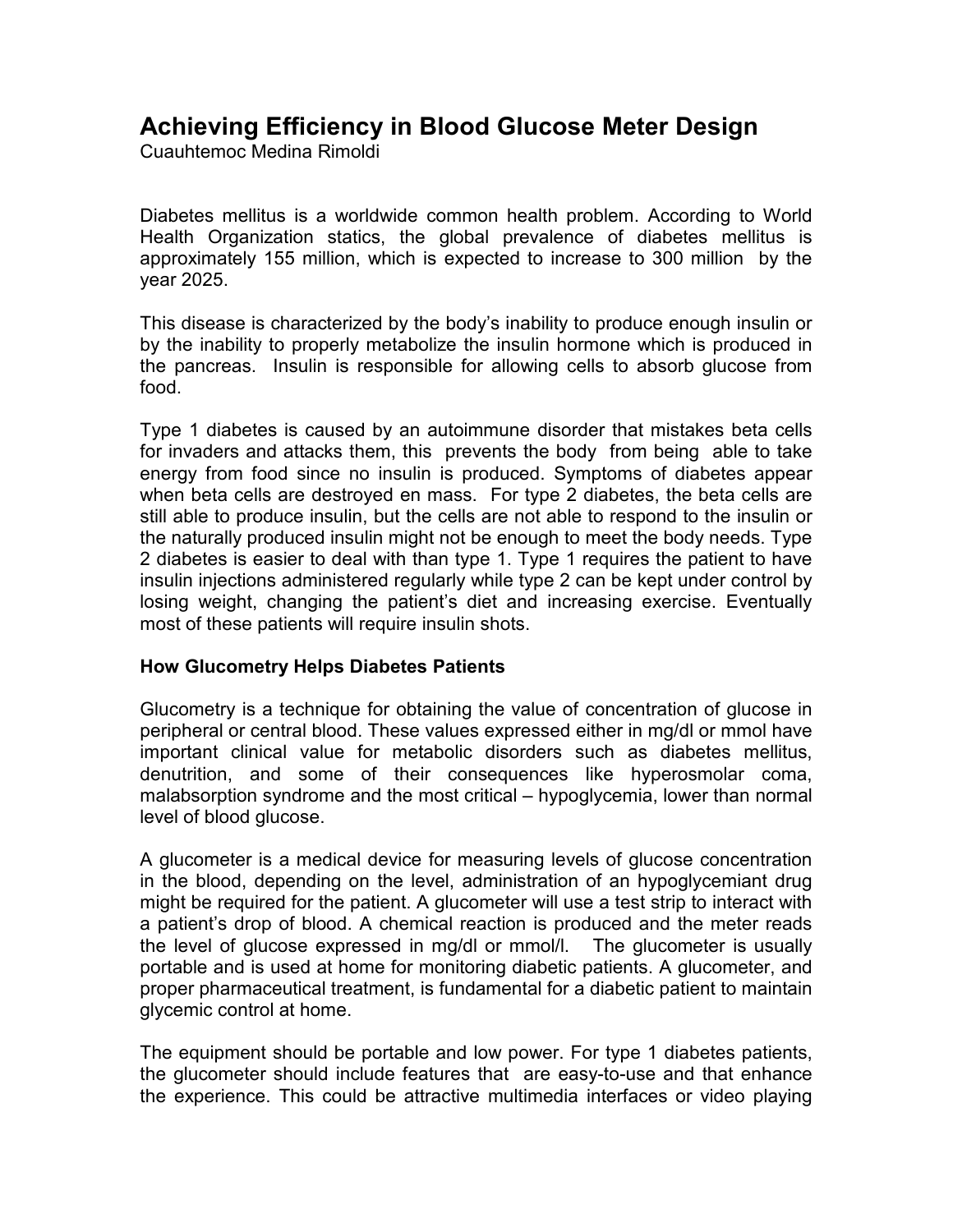capabilities???. For older patients, may prefer a device that is easy to grab in order to avoid dropping and has larger numbers in the. These requirements directly impact technology and the glucometer niche market.

#### **How It Works: Sensors and Amperometry**

The first step to measure glucose in the blood is to convert the glucose concentration into a voltage or current signal, this is possible with special sensor strips for amperometry. The sensor uses a platinum and silver electrode to form part of an electric circuit where hydrogen peroxide is electrolyzed. The hydrogen peroxide is produced as a result of the oxidation of glucose on a glucose oxide membrane. The current flowing through the circuit provides a measurement of the concentration of hydrogen peroxide, giving the glucose concentration. It is important to highlight that the expressed relationship in the equation (see Fig 1.) is linear. This is different in reality since other biochemical substances might be involved in the reaction as well.



*Fig 1. Electrodes reaction*

The sensor used as a bloodglucose meter is based on a glucose oxide electrode. The glucose oxides are immobilized in a platinized activated carbon electrode. The enzyme electrode is used for amperometry determination by using an electrochemical detection of enzymically produced hydrogen peroxide. The sensor is composed of various electrodes: a glucose oxide membrane layer, a polyurethane film that is permeable by the glucose, oxygen, and hydrogen peroxide.

Amperometry measures electric current between a pair of electrodes that are driving the electrolysis reaction. Oxygen diffuses through the membrane and a voltage is applied to the Pt electrode reducing  $O<sub>2</sub>$  to H<sub>2</sub>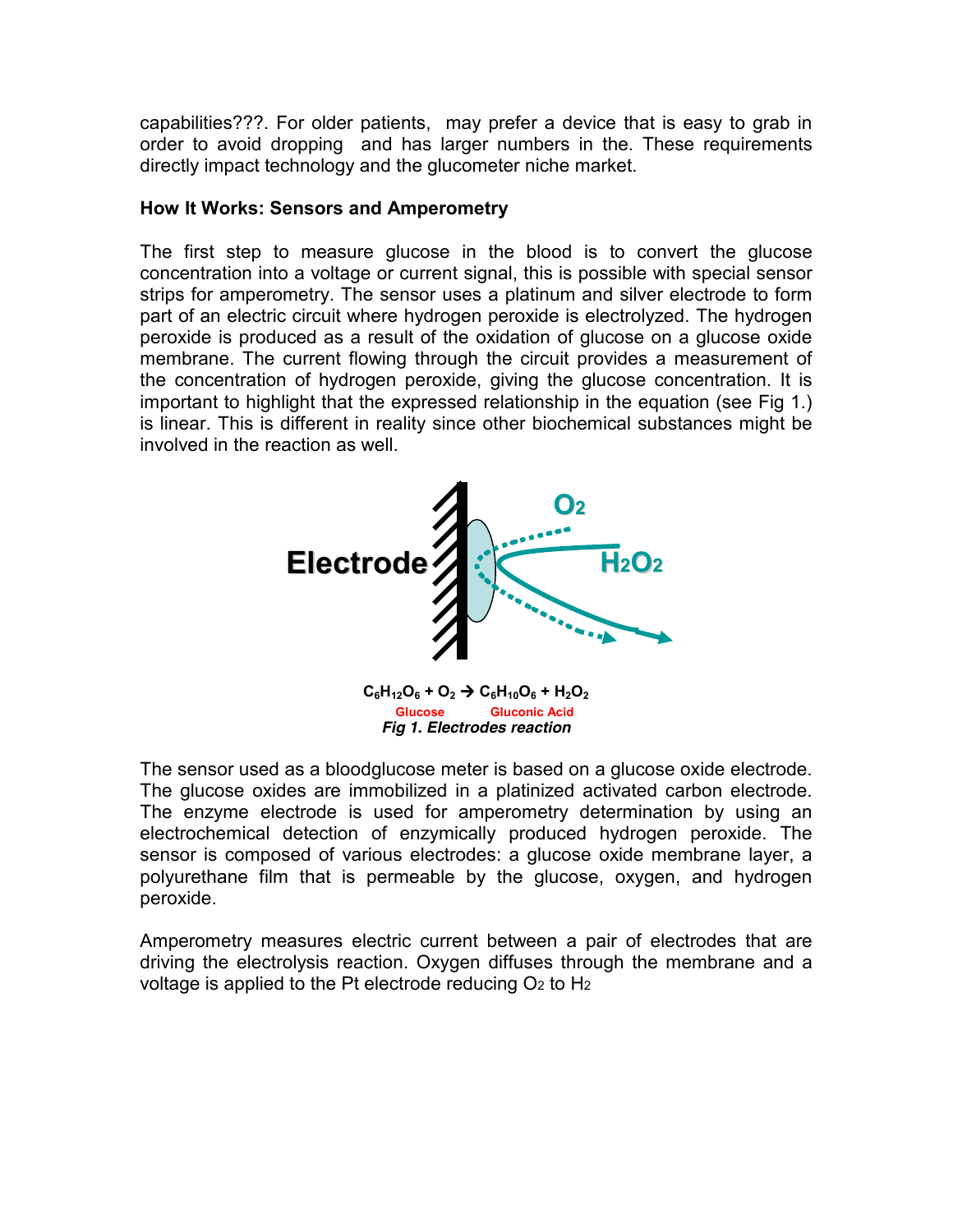

*Fig 2. Test strip basic block diagram* 

These reactive electrodes are amperometric type sensors that use a three electrode design. This approach is useful when using amperometric sensors due to the reliability of measuring voltage and current in the same chemical reaction. Three electrode models use a working electrode (WE), reference electrode (RE), and a counter electrode (CE). After this current is produced, it must be changed to voltage for processing by the microcontroller (MCU). This action is performed by the transimpedance amplifier. Finally, the MCU detects and processes this signal with the ADC module.

 For example, here is a practical way to explain amperometry. A voltage is applied in the WE and RE electrodes with a range of -200 milivots to 8 volts. This is used to define the voltage at which the sensor is able to perform at the maximum current. This value is around 4 volts with a current of 18 microamperes After selecting the 4 volts as an operating value, we obtain a stabilization time between 2 and 4 seconds. This means a reliable measurement can be obtained in this time since the maximum current is reached.

### **What to Look for**

### **Glucometer System Characteristics**

From a system perspective, the glucometer is formed by several elements that interact to deliver the necessary functionality.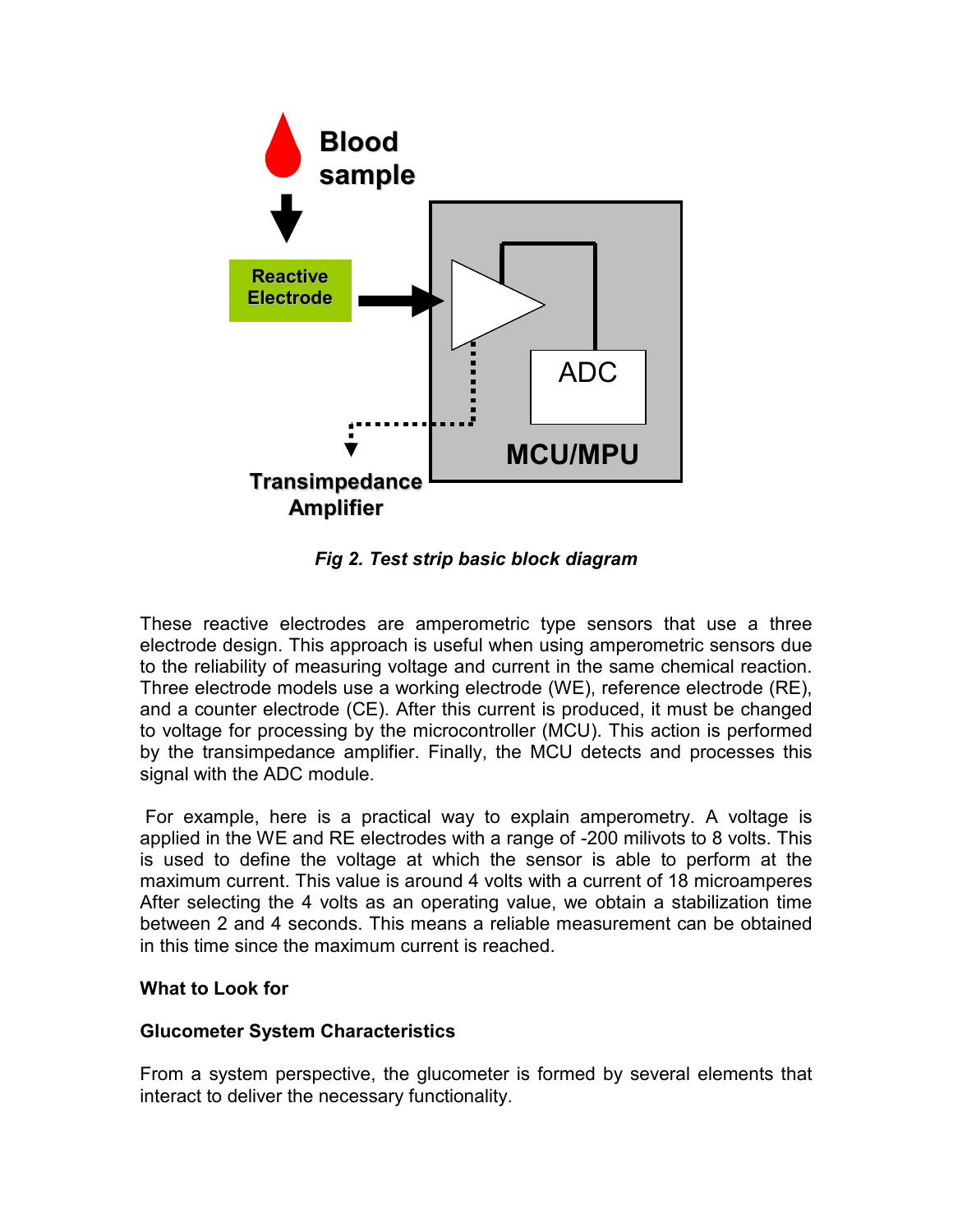A microcontroller is required as the main coordinator of the system. Depending on the scope of the application, internal or external Flash memory or SRAM might be selected. Memory is important since the measurements must be stored in order to provide data management and basic functionality as measurements average.

## **Low Power Consumption**

Low power consumption must be observed. Today, most glucometer applications are battery powered, so microcontroller and LCD power consumption should be as low as possible. Glucose meters spend 99% of the time in a particular stop mode that allows it to track time, but it will wake up with an external interruption. Glucose meters manufacturers look at MCU operation frequency and wake up time in order to maximize battery life in run mode. Real time clock functionality is desired since most of the glucometers have an alarm system to alert the user when a measurement must be taken.

Keeping costs low is also important. This includes the cost associated with the device (glucometer) and future expenses made in additional components (strips). The glucometer itself should be cost effective since the user will continue to buy test strips.

#### **Data Management**

Connectivity through USB and wireless are also desirable since data management is key for the physician. It is very important to analyze the data of the patient who is using the glucometer and connecting to a computer to graph measurement information is a must. The interface should be easy for the patient to use but powerful enough to allow the doctor to obtain as much information as possible through the connectivity interfaces. Wireless connectivity is more important everyday -- not only for easy access to the information but also to connect with other devices which interact with the glucometer measurements - such as an insulin pump to assist the user in administering the appropriate insulin dosage.

Keypads and a human machine interface can be implemented through buttons and segment LCD to touch sensing interfaces and graphical LCDs -- all which are also managed through the microcontroller.

Another basic component of the system is the measurement engine which is a group of analog and digital IP modules which interact with the sensors to deliver a voltage to the microcontroller and process the measurement. The proposed measurement engine consists of the following components: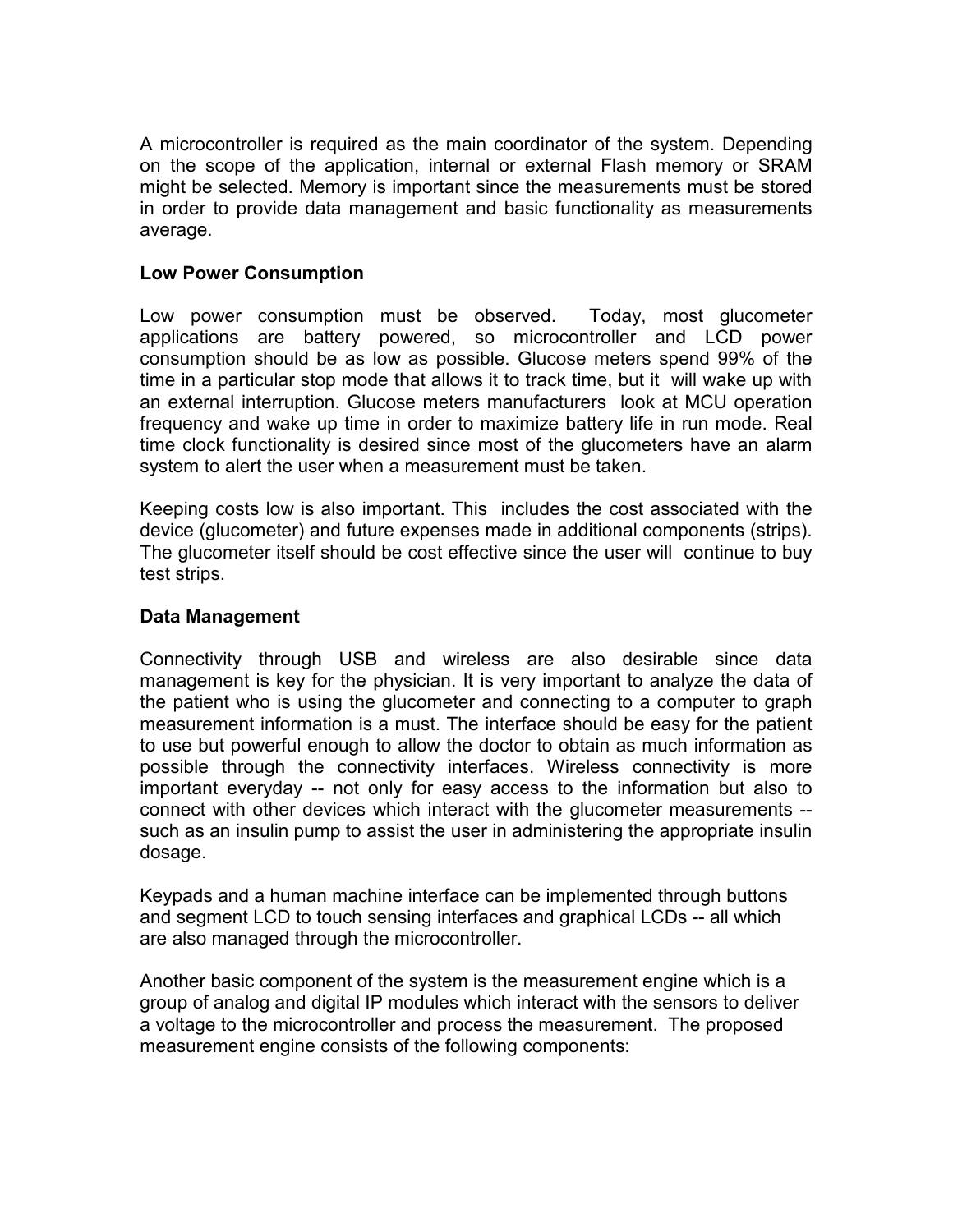- a) Digital to Analog Converter (DAC): Provides the signal biasing. The DAC outputs specific voltages to bias sensors (strips). A critical parameter on the DAC is settling time, which must be lower or equal to 1 microsencondsfor high power mode and 5us for low power mode. Monotonicity must be guaranteed, this will allow the proper wave forms to bias the biosensor.
- b) Transimpedance Amplifier: Used to convert the current inputs into voltages that can be read by the ADC, it performs signal conditioning. A critical parameter is bias current which must be below 500 picoamperes (typical at 25°C) to measure small changes produced in the biosensor during the chemical reaction.
- c) Operational Amplifiers: Compare mode set for "greater than range" that initiates the measurement algorithm. The compare mode set for "inside range" easily identifies the peak of the chemical reaction. A critical parameter for general purpose amplifier is the bias current which must be below or equal to 2uA (typical at 25°C) to allow the proper design of unity gain buffers, low pass filter, gain amplifiers, inverter and non-inverter programmable gain amplifier (PGA)
- d) Analog to Digital Converter (ADC): Add the intro line to explain ADC (for example, see the 1<sup>st</sup> sentence under DAC above. What does it provide?? The critical parameter on ADC is accuracy which should be above or equal to 13.5 bit effective number of bits (ENOB), this allows the measurement of small signals in the biosensor. Signal strength and value depend on manufacturer specifications and technology. Measurement techniques (customer Intelectual Property) influences the accuracy levels.
- e) Additional modules (VREF, Programmable Delay Block and Time of Day): The VREF is a trimmable voltage reference used as a reference for analog peripherals. The Programmable Delay Block is the glue logic that controls the timing and trigger of ADC and DAC modules. The programmable delay block, along with the ADC, are used to perform measurements at preset time intervals and calculate glucose levels. A time of day module is used to keep track of time and therefore log the time at which a measurement was taken.

### **Embedded Measurement Engines**

 One advantage would be to have all of the measurement engines embedded in a microcontroller. The 8 bit 9S08MM128 and 32-bit MCF51MM256 from Freescale Semiconductor feature a measurement engine on-chip, reducing cost and minimizing component count. Need to add 1-2 more sentences explaining why this is beneficial.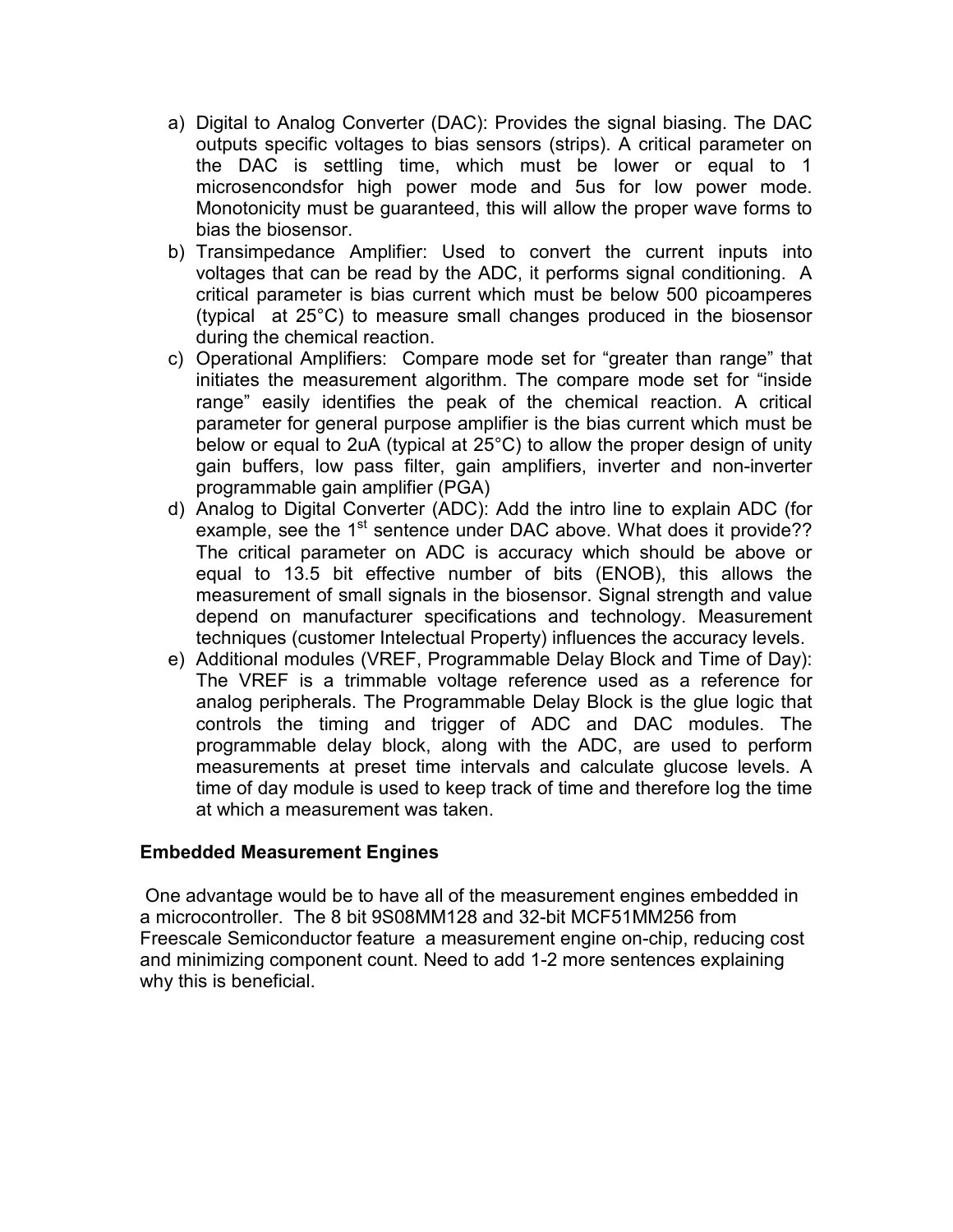

**Fig 4. Glucometer system** 

## **Software and USB Connectivity**

Software components are also vital for the development of the glucometer system. A glucometer can be more efficient depending on the software algorithm used. Complying with medical standards and organizations allows medical devices to interconnect even when they were made by different vendors.

One of the strongest organizations for standardizing of medical devices is the Continua Health Alliance (http://www.continuaalliance.org). This organization unites smart technology and medical devices with healthcare industry leaders to empower patients to not only exchange vital information, but to change the way they manage health and wellness.

When addressing USB connectivity, an important standard to consider is IEEE 11073. This provides structure to the communication interface by defining commands to access data, structuring data to be transmitted and defining communication states.

Another important standard is USB itself. The USB organization has defined the Personal Health Care Device Class (PHDC) which is a standard implementation of USB communication for medical devices in the industry.

These individual knowledge blocks provide the required tools for developing a particular implementation of medical USB connectivity to a specific vendor. Freescale provides these individual building blocks, making it easier to design for medical application, such as a glucometer.